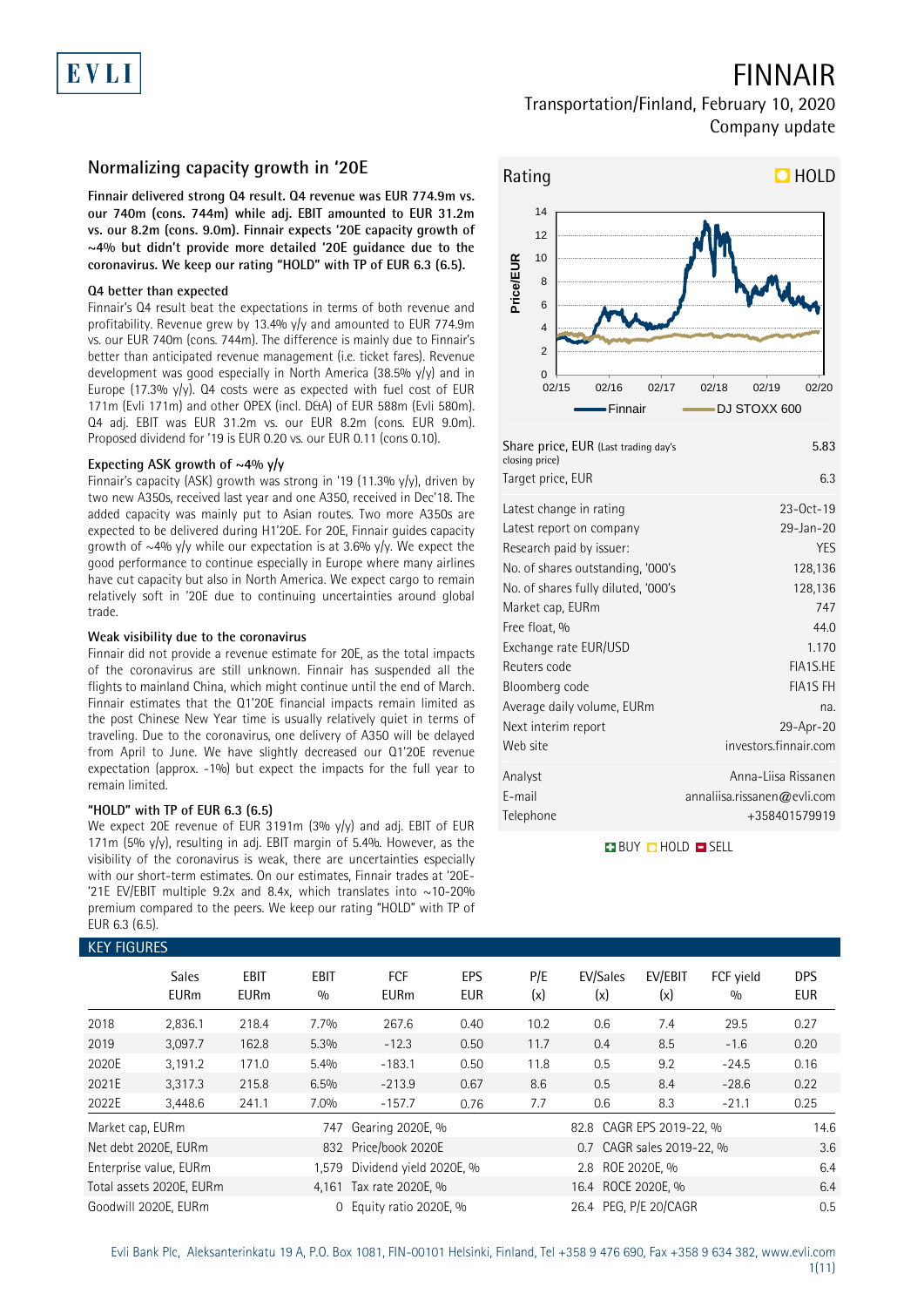# EVLI EQUITY RESEARCH **FINNAIR**

## Transportation/Finland, February 10, 2020 Company update

|                            |            | <b>Estimates</b> |                |                |                   |                |              |                   |                   |                |                 |                   |              |
|----------------------------|------------|------------------|----------------|----------------|-------------------|----------------|--------------|-------------------|-------------------|----------------|-----------------|-------------------|--------------|
| <b>FINNAIR</b>             | 2017       | 2018             | 2019           | 2019           | 2019              | 2019           | 2019         | 2020E             | 2020E             | 2020E          | 2020E           | 2020E             | 2021E        |
| <b>EURm</b>                | FY         | $\mathsf{f}$     | Q <sub>1</sub> | Q <sub>2</sub> | Q3                | Q4             | $\mathsf{F}$ | Q <sub>1</sub>    | Q <sub>2</sub>    | Q <sub>3</sub> | Q <sub>4</sub>  | $\mathsf{F}$      | $\mathsf{F}$ |
| Passengers (thousands)     | 11905      | 13281            | 3148           | 3910           | 4088              | 3504           | 14650        | 3230              | 4062              | 4239           | 3633            | 15165             | 15689        |
| v/y change                 | 10 %       | 12.96            | 4.96           | 13 %           | 12.96             | 11.96          | 10%          | 3.9 <sub>b</sub>  | 4.96              | 4%             | 4.9h            | 4.96              | 3.96         |
| ASK (mkm)                  | 36922      | 42 386           | 10 670         | 12 308         | 12 624            | 11 587         | 47 190       | 10948             | 12 7 8 7          | 13 091         | 12 016          | 48 842            | 50 530       |
| v/v change                 | 9%         | 15 %             | 10 %           | 15 %           | 10 %              | 1196           | 1196         | 2.6%              | 4.96              | 4%             | 4%              | 4%                | 3.96         |
| RPK (mkm)                  | 30 749     | 34 660           | 8 3 5 6        | 10 152         | 10879             | 9 1 5 1        | 38 538       | 8572              | 10 547            | 11 283         | 9 4 9 0         | 39 893            | 41 277       |
| v/v change                 | 14 %       | 13%              | 4%             | 15 %           | 12.96             | 14 %           | 1196         | 3.96              | 4%                | 4%             | 4%              | 4%                | 3.96         |
| Load factor (RPK/ASK), PLF | 83.3 %     | 81.8 %           | 78.3%          | 82.5%          | 86.2%             | 79.0%          | 81.7%        | 78 %              | 82 %              | 86 %           | 79 %            | 81.7%             | 81.7%        |
| v/y change                 | $3.5% - p$ | $-1.5% - p$      | $-4.6% - p$    | $-0.1% - p$    | $1.7% - p$        | $2.1%-p$       | $-0.1% - p$  | $0.0% - p$        | $0.0% - D$        | $0.0% - p$     | $0.0% - p$      | $0.0% - D$        | $0.0% - p$   |
| <b>Total revenue</b>       | 2569       | 2835             | 668.3          | 789            | 865               | 775            | 3098         | 684               | 820               | 896            | 791             | 3191              | 3317         |
| YoY change                 | 11%        | 10%              | 5%             | 10%            | 8%                | 13%            | 9%           | 296               | 4 %               | 4 %            | 2%              | 3 %               | 4 %          |
| Other income               | 77         | 74               | 15             | 13             | 13                | 15             | 56           | 18                | 18                | 18             | 18              | 72                | 72           |
| <b>Staff</b> costs         | $-423$     | $-500$           | $-130$         | $-137$         | $-132$            | $-136$         | $-535$       | $-134$            | $-141$            | $-136$         | $-140$          | $-551$            | $-569$       |
| v/v change                 | 17%        | 18 %             | 5 %            | 3 %            | 6 %               | 14 %           | 7%           | 3%                | 3%                | 3%             | 3%              | 3 %               | 3.96         |
| % of revenue               | 16 %       | 18 %             | 19 %           | 17%            | 15 %              | 18 %           | 17%          | 20 %              | 17.96             | 15 %           | 18 %            | 17.96             | 17.96        |
| <b>Fuel</b>                | $-472$     | $-581$           | $-145$         | $-181$         | $-190$            | $-171$         | $-687$       | $-153$            | $-184$            | $-193$         | $-170$          | $-701$            | $-698$       |
| v/y change                 | $-4.96$    | 23 %             | 14 %           | 24 %           | 17%               | 18 %           | 18 %         | 5 %               | 296               | 2%             | $-1.96$         | 296               | 0%           |
| % of revenue               | 18 %       | 20 %             | 22 %           | 23 %           | 22.9 <sub>h</sub> | 22 %           | 22 %         | 22.9 <sub>h</sub> | 22.9 <sub>h</sub> | 22 %           | 21%             | 22.9 <sub>h</sub> | 21%          |
| Other OPEX                 | $-1314$    | $-1330$          | $-348$         | $-359$         | $-375$            | $-362$         | $-1444$      | $-363$            | $-375$            | $-392$         | $-374$          | $-1505$           | $-1560$      |
| v/v change                 | 4%         | 196              | 8 %            | 10%            | 8 %               | 9%             | 9%           | 4.9h              | 5 %               | 5 %            | 3%              | 4%                | 4%           |
| % of revenue               | 51 %       | 47 %             | 52 %           | 4.5 %          | 43 %              | 47 %           | 47 %         | 53%               | 46 %              | 44 %           | 47 %            | 47%               | 47 %         |
| Comparable EBITDA          | 300        | 501              | 60             | 126            | 182               | 121            | 488          | 52                | 138               | 192            | 125             | 507               | 562          |
| Depreciation               | $-129$     | $-294$           | $-76$          | $-79$          | $-81$             | $-90$          | $-325$       | $-78$             | $-82$             | $-84$          | $-92$           | $-335.5$          | $-346.0$     |
| Comparable EBIT            | 171        | 218              | $-16$          | 47             | 101               | 31             | 163          | $-26$             | 56                | 108            | 33 <sup>1</sup> | 171               | 216          |
| Comp. EBIT-%               | 6.6%       | 7.7%             | $-2.4%$        | 5.9%           | 11.6%             | 4.0%           | 5.3%         | $-3.8%$           | 6.8%              | 12.1 %         | 4.1%            | 5.4%              | 6.5%         |
| IAC & fair value changes   | 54         | 49               | $-2$           |                | $-6$              | $\overline{4}$ | $-3$         | $\Omega$          | $\overline{0}$    | $\Omega$       |                 |                   |              |
| EBIT                       | 225        | 256              | $-18$          | 48             | 95                | 35             | 160          | $-26$             | 56                | 108            | 33              | 171               | 216          |

Sources: Finnair, Evli estimates



## **Fuel price**

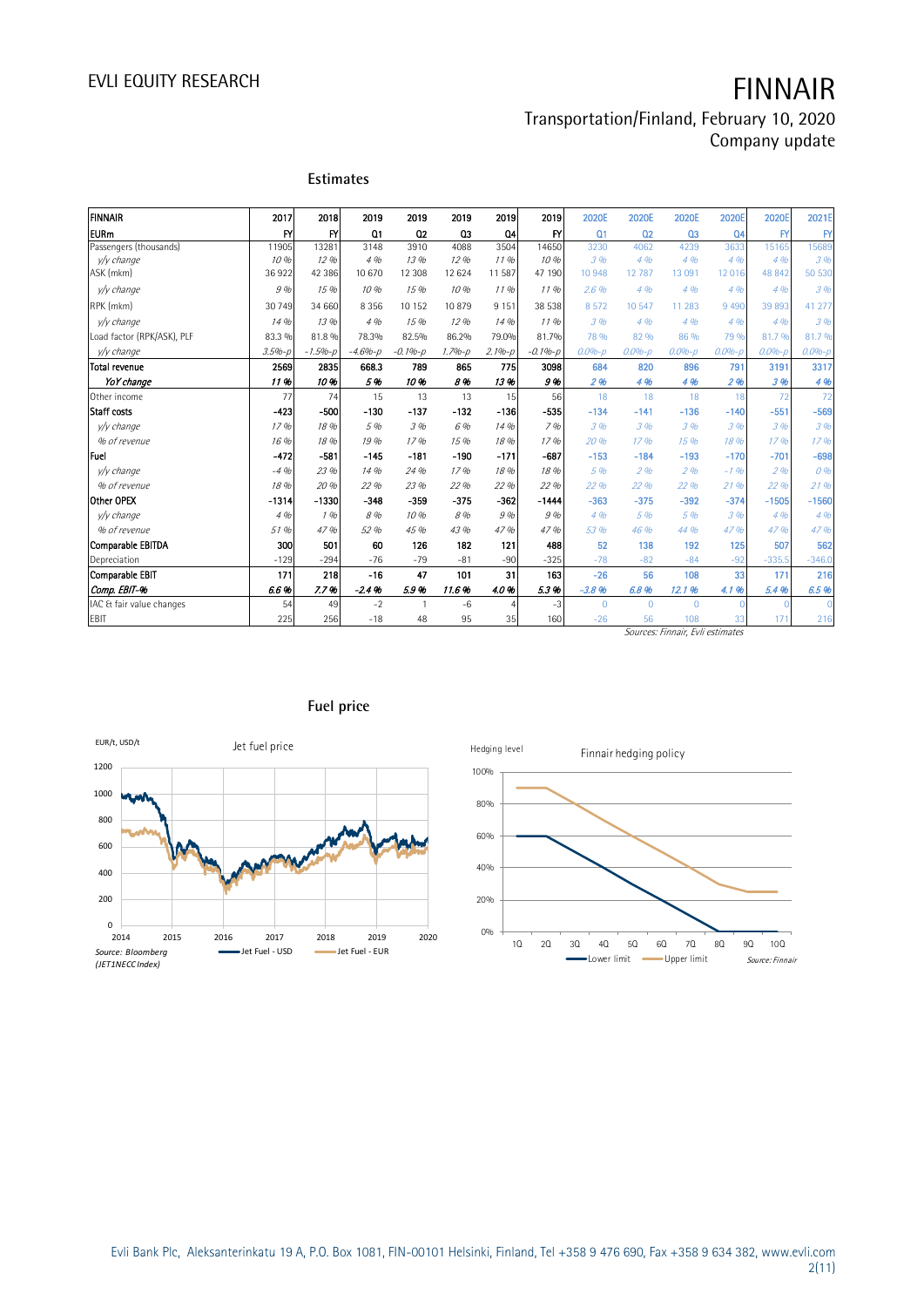## **Valuation**

Our model treats Finnair's EUR 200m hybrid bond as 100% equity. Our estimates exclude IAC and fair value changes, but include hybrid interest.



|                                                        |             | .,              |              |                               |          |                                   |         |        |        |        |              |              |              |
|--------------------------------------------------------|-------------|-----------------|--------------|-------------------------------|----------|-----------------------------------|---------|--------|--------|--------|--------------|--------------|--------------|
|                                                        |             |                 | -Finnair Ovi |                               |          | Finnair 3-year historical average |         |        |        |        |              |              |              |
|                                                        |             | Source: Factset |              |                               |          |                                   |         |        |        |        |              |              |              |
|                                                        |             |                 |              |                               |          |                                   |         |        |        |        |              |              |              |
|                                                        | <b>MCAP</b> |                 |              | EV/EBITDA EV/EBITDA EV/EBITDA |          |                                   | EV/EBIT |        |        |        |              |              |              |
|                                                        |             |                 |              |                               | EV/EBIT  | EV/EBIT                           |         | P/E    | P/E    | P/E    | P/B          | P/B          | P/B          |
| <b>FINNAIR PEER GROUP</b>                              | local FX    | 19              | 20           | 21                            | 19       | 20                                | 21      | 19     | 20     | 21     | 19           | 20           | 21           |
| <b>Primary European peers</b>                          |             |                 |              |                               |          |                                   |         |        |        |        |              |              |              |
| SAS AB                                                 | 5326        | 6.3x            | 3.8x         | 3.6x                          | 17.4x    | 13.7x                             | 11.1x   | 9.3x   | 6.6x   | 4.2x   | 1.1x         | 1.0x         | 0.8x         |
| International Consolidated Airlines Group              | 12106       | 4.0x            | 3.6x         | 3.3x                          | 6.6x     | 5.8x                              | 5.3x    | 6.5x   | 6.0x   | 5.5x   | 2.0x         | 1.7x         | 1.4x         |
| Air France-KLM SA                                      | 3783        | 2.8x            | 2.5x         | 2.3x                          | 10.4x    | 8.6x                              | 7.1x    | 11.0x  | 5.8x   | 4.6x   | 1.8x         | 1.4x         | 1.1x         |
| Deutsche Lufthansa AG                                  | 7025        | 2.9x            | 2.6x         | 2.3x                          | 6.6x     | 5.5x                              | 4.6x    | 5.3x   | 4.5x   | 3.8x   | 0.7x         | 0.6x         | 0.6x         |
| Norwegian Air Shuttle ASA                              | 6081        | 9.3x            | 8.1x         | 6.8x                          | 99.1x    | 29.6x                             | 18.1x   |        |        | 7.8x   | 1.3x         | 1.5x         | 1.3x         |
| Other European peers                                   |             |                 |              |                               |          |                                   |         |        |        |        |              |              |              |
| Aegean Airlines SA                                     | 611         | 1.4x            | 1.4x         |                               | 2.5x     | 2.6x                              |         | 8.9x   | 8.9x   | 8.1x   | 2.2x         | 2.0x         | 1.8x         |
| easyJet plc                                            | 5978        | 6.2x            | 6.1x         | 5.6x                          | 12.8x    | 11.9x                             | 10.5x   | 17.4x  | 14.3x  | 12.7x  | 2.0x         | 1.8x         | 1.7x         |
| Ryanair Holdings Plc                                   | 17242       | 8.7x            | 7.6x         | 6.8x                          | 14.3x    | 11.5x                             | 10.5x   | 17.0x  | 13.0x  | 11.8x  | 3.0x         | 2.5x         | 2.1x         |
| Wizz Air Holdings Plc                                  | 3074        | 4.3x            | 3.8x         | 3.2x                          | 8.2x     | 6.9x                              | 5.7x    | 17.3x  | 13.7x  | 11.6x  | 3.1x         | 2.4x         | 1.9x         |
| North American peers                                   |             |                 |              |                               |          |                                   |         |        |        |        |              |              |              |
| American Airlines Group, Inc.                          | 12432       | 6.5x            | 6.2x         | 5.4x                          | 10.2x    | 10.3x                             | 8.7x    | 5.8x   | 5.7x   | 5.0x   | 18.8x        | 5.2x         | 2.7x         |
| Delta Air Lines, Inc.                                  | 37459       | 5.0x            | 5.0x         | 4.8x                          | 7.1x     | 7.3x                              | 6.9x    | 8.0x   | 7.9x   | 7.3x   | 2.5x         | 2.0x         | 1.7x         |
| JetBlue Airways Corporation                            | 5757        | 5.0x            | 4.5x         | 4.3x                          | 8.2x     | 7.1x                              | 6.7x    | 10.6x  | 8.0x   | 7.1x   | 1.1x         | 1.0x         | 0.8x         |
| Southwest Airlines Co.                                 | 29620       | 6.6x            | 6.8x         | 6.1x                          | 9.4x     | 9.6x                              | 8.5x    | 13.5x  | 12.6x  | 10.5x  | 2.6x         | 2.4x         | 2.1x         |
| Spirit Airlines, Inc.                                  | 3025        | 6.0x            | 6.4x         | 5.5x                          | 8.6x     | 9.0x                              | 8.0x    | 8.7x   | 7.9x   | 7.2x   | 1.4x         | 1.2x         | 1.1x         |
| Primary European peers median                          |             | 4.0x            | 3.6x         | 3.3x                          | 10.4x    | 8.6x                              | 7.1x    | 7.9x   | 5.9x   | 4.6x   | 1.3x         | 1.4x         | 1.1x         |
| Finnair (Evli est)*                                    |             | 2.8x            | 3.1x         | 3.2x                          | 8.5x     | 9.2x                              | 8.4x    | 11.7x  | 11.8x  | 8.6x   | 0.8x         | 0.7x         | 0.7x         |
| Finnair discount/premium to primary peer group median* |             | $-30.96$        | $-14.96$     | $-3.96$                       | $-19.96$ | 796                               | 19 %    | 48 %   | 100 %  | 88 %   | $-41.96$     | $-48.96$     | $-36.96$     |
|                                                        |             |                 |              |                               |          |                                   |         |        |        |        |              |              |              |
|                                                        |             | Div yield       | Div yield    | Div yield                     | EBIT-%   | EBIT-%                            | EBIT-%  | ROCE-% | ROCE-% | ROCE-% | <b>ROE-%</b> | <b>ROE-%</b> | <b>ROE-%</b> |
| <b>FINNAIR PEER GROUP</b>                              | Ticker      | 19              | 20           | 21                            | 19       | 20                                | 21      | 19     | 20     | 21     | 19           | 20           | 21           |
| Primary European peers                                 |             |                 |              |                               |          |                                   |         |        |        |        |              |              |              |
| SAS AB                                                 | SAS-SE      | $0.0\%$         | $0.0\%$      | $0.0\%$                       | 2.3%     | 4.2%                              | 5.3%    | 6.6%   | 7.0%   | 8.9%   | 11.9%        | 15.7%        | 20.0%        |
| International Consolidated Airlines Group              | IAG-GB      | 4.1%            | 4.3%         | 4.7%                          | 12.7%    | 13.5%                             | 13.8%   | 15.2%  | 15.7%  | 15.7%  | 31.4%        | 27.8%        | 25.0%        |
| Air France-KLM SA                                      | AF-FR       | 0.1%            | 0.5%         | 0.6%                          | 4.0%     | 4.5%                              | 5.3%    | 6.7%   | 7.2%   | 8.0%   | 16.4%        | 24.5%        | 23.7%        |
| Deutsche Lufthansa AG                                  | LHA-DE      | 5.1%            | 5.6%         | 6.6%                          | 5.5%     | 6.0%                              | 6.9%    | 8.5%   | 9.0%   | 10.1%  | 13.3%        | 14.0%        | 14.9%        |
| Norwegian Air Shuttle ASA                              | NAS-NO      | $0.0\%$         | 0.0%         | $0.0\%$                       | 1.5%     | 5.5%                              | 8.5%    | 1.0%   | 3.4%   | 5.4%   | $-54.0%$     | $-11.5%$     | 16.8%        |
| <b>Other European peers</b>                            |             |                 |              |                               |          |                                   |         |        |        |        |              |              |              |
| Aegean Airlines SA                                     | AEGN-GR     | 6.5%            | 7.0%         | 7.4%                          | 8.5%     | 8.6%                              | 9.3%    | 12.0%  | 11.4%  | 11.8%  | 24.6%        | 22.5%        | 22.6%        |
| easyJet plc                                            | EZJ-GB      | 2.9%            | 3.4%         | 3.9%                          | 7.3%     | 8.0%                              | 8.6%    | 8.6%   | 9.3%   | 9.8%   | 11.5%        | 12.9%        | 13.3%        |
| Ryanair Holdings Plc                                   | RY4C-IE     | 0.2%            | 0.2%         | 0.4%                          | 13.5%    | 16.7%                             | 16.4%   | 11.8%  | 14.4%  | 14.3%  | 17.7%        | 19.0%        | 17.6%        |
| Wizz Air Holdings Plc                                  | WIZZ-GB     | $0.0\%$         | $0.0\%$      | 1.0%                          | 14.8%    | 16.4%                             | 16.6%   | 12.4%  | 12.8%  | 12.5%  | 17.9%        | 17.8%        | 16.5%        |
| North American peers                                   |             |                 |              |                               |          |                                   |         |        |        |        |              |              |              |
| American Airlines Group, Inc.                          | AAL-US      | 1.4%            | 1.5%         | 1.5%                          | 8.1%     | 7.2%                              | 7.5%    | 8.9%   | 8.0%   | 8.5%   | 323.0%       | 91.4%        | 54.5%        |
| Delta Air Lines, Inc.                                  | DAL-US      | 2.6%            | 2.8%         | $3.1\%$                       | 14.1%    | 13.0%                             | 13.0%   | 14.9%  | 13.7%  | 13.7%  | 31.2%        | 25.5%        | 23.1%        |
| JetBlue Airways Corporation                            | JBLU-US     | $0.0\%$         | $0.0\%$      | $0.0\%$                       | 10.0%    | 11.6%                             | 11.9%   | 9.5%   | 10.6%  | 10.4%  | 10.6%        | 11.9%        | 11.8%        |
| Southwest Airlines Co.                                 | LUV-US      | 1.2%            | 1.3%         | 1.4%                          | 13.3%    | 13.1%                             | 13.9%   | 17.9%  | 17.6%  | 19.3%  | 19.5%        | 18.8%        | 19.8%        |
| Spirit Airlines, Inc.                                  | SAVE-US     | $0.0\%$         | $0.0\%$      | $0.0\%$                       | 13.6%    | 12.7%                             | 12.3%   | 10.4%  | 9.8%   | 10.3%  | 16.5%        | 15.1%        | 14.8%        |
| Primary European peers median                          |             | 0.1%            | 0.5%         | 0.6%                          | 4.0%     | 5.5%                              | 6.9%    | 6.7%   | 7.2%   | 8.9%   | 13.3%        | 15.7%        | 20.0%        |
| Finnair (Evli est)*                                    | FIA1S-FI    | 3.4%            | 2.8%         | 3.8%                          | 5.3%     | 5.4%                              | 6.5%    | 6.2%   | 6.4%   | 7.2%   | 6.9%         | 6.4%         | 8.3%         |
|                                                        |             |                 |              |                               |          |                                   |         |        |        |        |              |              |              |

Source: Factset, Evli Research Note: Our model treats Finnair's EUR 200m hybrid bond as 100% equity. Our estimates exclude IAC and fair value changes, but include hybrid interest.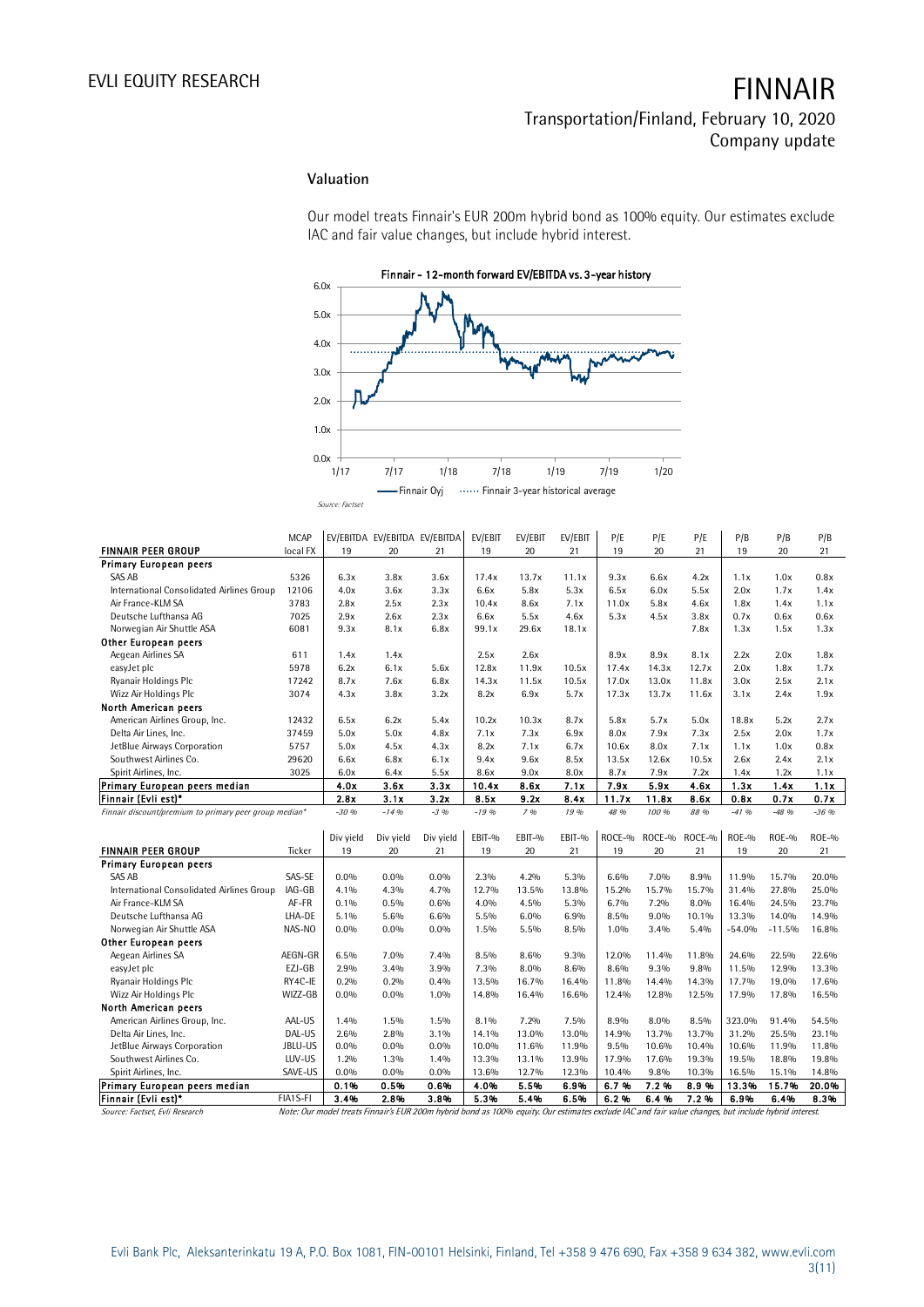# EVLI EQUITY RESEARCH **FINNAIR**

## Transportation/Finland, February 10, 2020 Company update

| <b>INTERIM FIGURES</b>               |         |        |         |        |         |         |         |         |         |         |         |          |
|--------------------------------------|---------|--------|---------|--------|---------|---------|---------|---------|---------|---------|---------|----------|
| EVLI ESTIMATES, EURm                 | 201901  | 201902 | 201903  | 201904 | 2019    | 2020Q1E | 2020Q2E | 2020Q3E | 2020Q4E | 2020E   | 2021E   | 2022E    |
| Net sales                            | 668.3   | 789.1  | 865.4   | 774.9  | 3,097.7 | 683.6   | 820.2   | 895.9   | 791.4   | 3,191.2 | 3,317.3 | 3,448.6  |
| EBITDA                               | 60.2    | 125.6  | 181.8   | 120.7  | 488.2   | 51.5    | 137.9   | 192.4   | 124.7   | 506.5   | 565.8   | 598.3    |
| EBITDA margin (%)                    | 9.0     | 15.9   | 21.0    | 15.6   | 15.8    | 7.5     | 16.8    | 21.5    | 15.8    | 15.9    | 17.1    | 17.3     |
| <b>FBIT</b>                          | $-15.8$ | 46.9   | 100.6   | 31.2   | 162.8   | $-26.0$ | 55.9    | 108.4   | 32.7    | 171.0   | 215.8   | 241.1    |
| EBIT margin (%)                      | $-2.4$  | 5.9    | 11.6    | 4.0    | 5.3     | $-3.8$  | 6.8     | 12.1    | 4.1     | 5.4     | 6.5     | 7.0      |
| Net financial items                  | $-31.0$ | $-8.8$ | $-22.9$ | $-4.3$ | $-67.0$ | $-20.0$ | $-20.0$ | $-20.0$ | $-20.0$ | $-80.0$ | $-92.1$ | $-103.9$ |
| Pre-tax profit                       | $-46.8$ | 38.1   | 77.7    | 26.9   | 95.8    | $-46.0$ | 35.9    | 88.4    | 12.7    | 91.0    | 123.7   | 137.2    |
| Tax                                  | 9.7     | $-7.8$ | $-14.4$ | $-5.9$ | $-18.4$ | 9.1     | $-5.9$  | $-16.5$ | $-1.6$  | $-14.9$ | $-24.7$ | $-27.4$  |
| Tax rate (%)                         | 20.7    | 20.5   | 18.5    | 21.9   | 19.2    | 19.8    | 16.4    | 18.7    | 12.6    | 16.4    | 20.0    | 20.0     |
| Net profit                           | $-40.3$ | 27.1   | 60.1    | 17.8   | 64.6    | $-40.0$ | 26.8    | 68.8    | 8.0     | 63.5    | 86.4    | 97.2     |
| EPS                                  | $-0.31$ | 0.21   | 0.47    | 0.14   | 0.50    | $-0.31$ | 0.21    | 0.54    | 0.06    | 0.50    | 0.67    | 0.76     |
| EPS adjusted (diluted no. of shares) | $-0.31$ | 0.21   | 0.47    | 0.14   | 0.50    | $-0.31$ | 0.21    | 0.54    | 0.06    | 0.50    | 0.67    | 0.76     |
| Dividend per share                   | 0.00    | 0.00   | 0.00    | 0.00   | 0.20    | 0.00    | 0.00    | 0.00    | 0.00    | 0.16    | 0.22    | 0.25     |
| SALES, EURm                          |         |        |         |        |         |         |         |         |         |         |         |          |
| Group total                          | 668.3   | 789.1  | 865.4   | 774.9  | 3,097.7 | 683.6   | 820.2   | 895.9   | 791.4   | 3,191.2 | 3,317.3 | 3,448.6  |
| Total                                | 668.3   | 789.1  | 865.4   | 774.9  | 3.097.7 | 683.6   | 820.2   | 895.9   | 791.4   | 3,191.2 | 3,317.3 | 3,448.6  |
| SALES GROWTH, Y/Y %                  |         |        |         |        |         |         |         |         |         |         |         |          |
| Group total                          | 4.2     | 9.9    | 7.2     | 15.7   | 9.2     | 2.3     | 3.9     | 3.5     | 2.1     | 3.0     | 4.0     | 4.0      |
| Total                                | 4.2     | 9.9    | 7.2     | 15.7   | 9.2     | 2.3     | 3.9     | 3.5     | 2.1     | 3.0     | 4.0     | 4.0      |
| EBIT, EURm                           |         |        |         |        |         |         |         |         |         |         |         |          |
| Group total                          | $-15.8$ | 46.9   | 100.6   | 31.2   | 162.8   | $-26.0$ | 55.9    | 108.4   | 32.7    | 171.0   | 215.8   | 241.1    |
| Total                                | $-15.8$ | 46.9   | 100.6   | 31.2   | 162.8   | $-26.0$ | 55.9    | 108.4   | 32.7    | 171.0   | 215.8   | 241.1    |
| EBIT margin, %                       |         |        |         |        |         |         |         |         |         |         |         |          |
| Group total                          | $-2.4$  | 5.9    | 11.6    | 4.0    | 5.3     | $-3.8$  | 6.8     | 12.1    | 4.1     | 5.4     | 6.5     | 7.0      |
| Total                                | $-2.4$  | 5.9    | 11.6    | 4.0    | 5.3     | $-3.8$  | 6.8     | 12.1    | 4.1     | 5.4     | 6.5     | $7.0\,$  |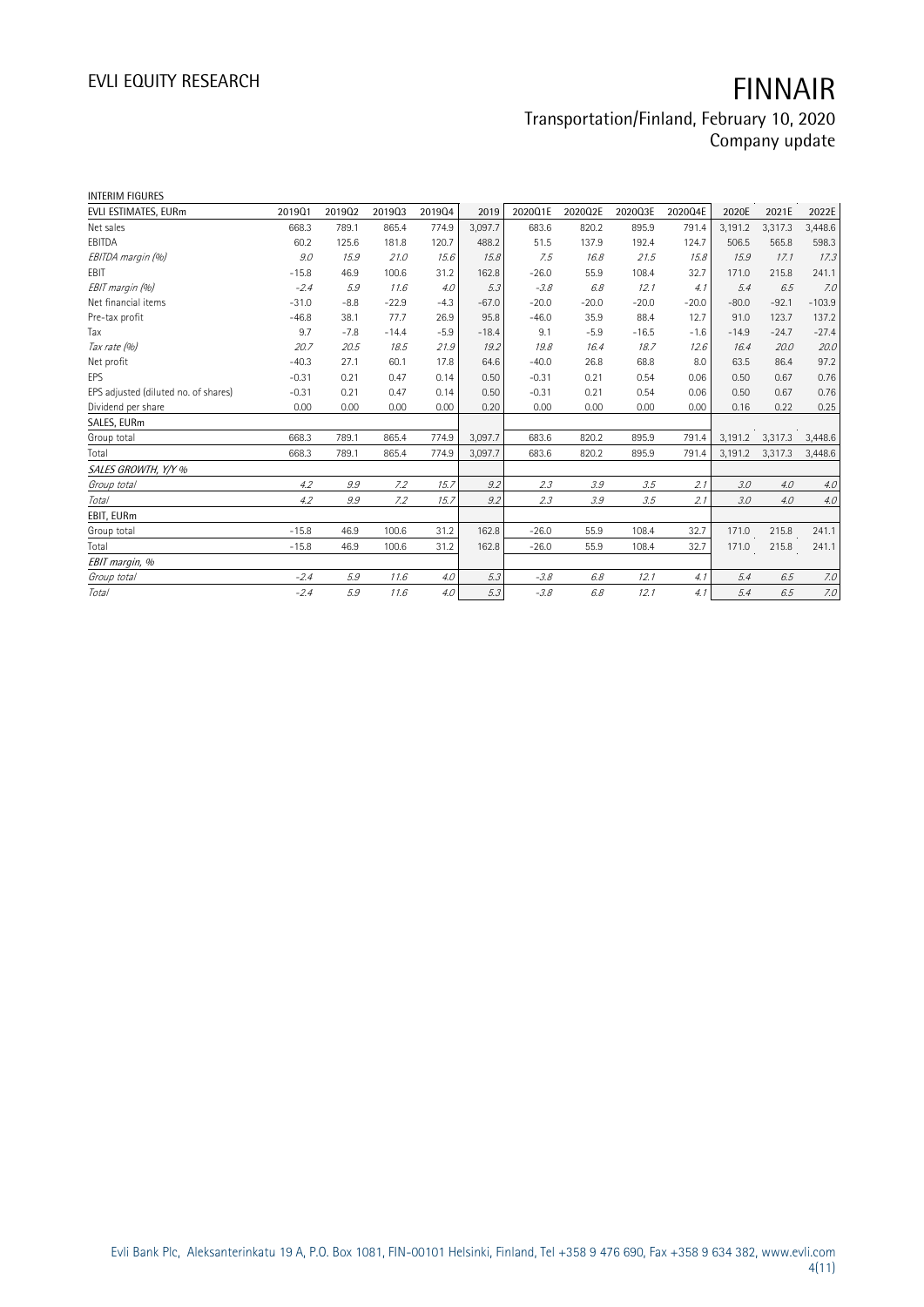# EVLI EQUITY RESEARCH **FINNAIR**

## Transportation/Finland, February 10, 2020 Company update

| INCOME STATEMENT, EURm                   | 2015           | 2016           | 2017                | 2018           | 2019         | 2020E               | 2021E               | 2022E               |
|------------------------------------------|----------------|----------------|---------------------|----------------|--------------|---------------------|---------------------|---------------------|
| Sales                                    | 2,254.5        | 2,316.8        | 2,568.4             | 2,836.1        | 3,097.7      | 3,191.2             | 3,317.3             | 3,448.6             |
| Sales growth (%)                         | $-1.3$         | 2.8            | 10.9                | 10.4           | 9.2          | 3.0                 | 4.0                 | 4.0                 |
| EBITDA                                   | 131.8          | 161.0          | 299.6               | 512.6          | 488.2        | 506.5               | 565.8               | 598.3               |
| EBITDA margin (%)                        | 5.8            | 6.9            | 11.7                | 18.1           | 15.8         | 15.9                | 17.1                | 17.3                |
| Depreciation                             | $-108.1$       | $-105.8$       | $-129.2$            | $-294.2$       | $-325.4$     | $-335.5$            | $-350.0$            | $-357.2$            |
| EBITA                                    | 23.7           | 55.2           | 170.4               | 218.4          | 162.8        | 171.0               | 215.8               | 241.1               |
| Goodwill amortization / writedown        | 0.0            | 0.0            | 0.0                 | 0.0            | 0.0          | 0.0                 | 0.0                 | 0.0                 |
| EBIT                                     | 23.7           | 55.2           | 170.4               | 218.4          | 162.8        | 171.0               | 215.8               | 241.1               |
| EBIT margin (%)                          | 1.1            | 2.4            | 6.6                 | 7.7            | 5.3          | 5.4                 | 6.5                 | 7.0                 |
| Reported EBIT                            | 12.4           | 53.8           | 169.5               | 218.3          | 160.0        | 171.0               | 215.8               | 241.1               |
| EBIT margin (reported) (%)               | 0.6            | 2.3            | 6.6                 | 7.7            | 5.2          | 5.4                 | 6.5                 | 7.0                 |
| Net financials                           | $-8.3$         | $-10.5$        | $-13.7$             | $-129.0$       | $-67.0$      | $-80.0$             | $-92.1$             | $-103.9$            |
| Pre-tax profit                           | 15.4           | 44.7           | 156.7               | 89.4           | 95.8         | 91.0                | 123.7               | 137.2               |
| Taxes                                    | $-3.1$         | $-8.9$         | $-31.3$             | $-25.6$        | $-18.4$      | $-14.9$             | $-24.7$             | $-27.4$             |
| Minority shares                          | 0.0            | 0.0            | 0.0                 | 0.0            | 0.0          | 0.0                 | 0.0                 | 0.0                 |
| Net profit                               | $-17.8$        | 19.4           | 111.9               | 51.1           | 61.8         | 63.5                | 86.4                | 97.2                |
| Cash NRIs                                | $-11.3$        | $-1.4$         | $-0.9$              | $-0.1$         | $-2.8$       | 0.0                 | 0.0                 | 0.0                 |
| Non-cash NRIs                            | 0.0            | 0.0            | 0.0                 | 0.0            | 0.0          | 0.0                 | 0.0                 | 0.0                 |
| <b>BALANCE SHEET, EURm</b>               |                |                |                     |                |              |                     |                     |                     |
| Assets                                   |                |                |                     |                |              |                     |                     |                     |
| Fixed assets                             | 957            | 1,189          | 1,446               | 1,547          | 1,751        | 1,982               | 2,247               | 2,465               |
| Goodwill                                 | $\overline{0}$ | $\mathbf 0$    | $\overline{0}$      | $\mathbf 0$    | $\mathbf 0$  | $\mathsf{O}\xspace$ | $\mathbf 0$         | $\mathbb O$         |
| Right of use assets                      | $\mathbf 0$    | $\mathbf 0$    | $\mathsf{O}\xspace$ | 999            | 878          | 894                 | 929                 | 966                 |
| Inventory                                | 12             | 15             | 17                  | 121            | 80           | 83                  | 86                  | 89                  |
| Receivables                              | 364            | 512            | 460                 | 210            | 217          | 222                 | 229                 | 236                 |
| Liquid funds                             | 708            | 814            | 965                 | 1,067          | 952          | 980                 | 1,019               | 1,059               |
| Total assets                             | 2,050          | 2,529          | 2,887               | 3,944          | 3,878        | 4,161               | 4,510               | 4,815               |
| Liabilities                              |                |                |                     |                |              |                     |                     |                     |
| Shareholder's equity                     | 727            | 857            | 1,016               | 918            | 966          | 1,004               | 1,070               | 1,138               |
| Minority interest                        | $\mathbf 0$    | $\overline{0}$ | 0                   | $\mathbf 0$    | $\mathbf 0$  | $\mathsf{O}\xspace$ | $\mathbf 0$         | $\mathbb O$         |
| Convertibles                             | $\mathbf{0}$   | $\mathbf 0$    | $\mathbf 0$         | $\mathbf 0$    | $\mathbf{0}$ | $\mathbf{0}$        | $\mathbf 0$         | $\mathbb O$         |
| Lease liabilities                        | $\mathbf 0$    | $\mathbf 0$    | $\mathsf{O}\xspace$ | 1,159          | 1,054        | 894                 | 929                 | 966                 |
| Deferred taxes                           | $\mathbf 0$    | 33             | 74                  | 48             | 64           | 64                  | 64                  | 64                  |
| Interest bearing debt                    | 346            | 718            | 719                 | 615            | 521          | 919                 | 1,157               | 1,347               |
| Non-interest bearing current liabilities | 682            | 519            | 566                 | 285            | 243          | 250                 | 260                 | 271                 |
| Other interest-free debt                 | 201            | 339            | 428                 | 811            | 873          | 873                 | 873                 | 873                 |
| <b>Total liabilities</b>                 | 2,050          | 2,529          | 2,887               | 3,944          | 3,878        | 4,161               | 4,510               | 4,815               |
| CASH FLOW, EURm                          |                |                |                     |                |              |                     |                     |                     |
| + EBITDA                                 | 132            | 161            | 300                 | 513            | 488          | 507                 | 566                 | 598                 |
| - Net financial items                    | -8             | $-10$          | $-14$               | $-129$         | $-67$        | $-80$               | $-92$               | $-104$              |
| - Taxes                                  | $\mathbf 0$    | 33             | $-1$                | $-52$          | $-2$         | $-15$               | $-25$               | $-27$               |
| - Increase in Net Working Capital        | 43             | 56             | 57                  | 50             | $-7$         | $\mathbf 0$         | $\mathbf 0$         | $\mathbb O$         |
| $+/-$ Other                              | $-2$           | $-19$          | 40                  | $\overline{1}$ | $-16$        | $-13$               | $-13$               | $-13$               |
| = Cash flow from operations              | 164            | 220            | 382                 | 383            | 397          | 399                 | 436                 | 454                 |
| - Capex                                  | $-81$          | $-486$         | $-405$              | $-330$         | $-409$       | $-582$              | $-650$              | $-612$              |
| - Acquisitions                           | $\mathbb O$    | 0              | $\mathsf{O}\xspace$ | $\mathbb O$    | $\mathbb O$  | $\mathbb O$         | $\mathsf{O}\xspace$ | $\mathsf{O}\xspace$ |
| + Divestments                            | 448            | 153            | 157                 | 214            | $\mathbf 0$  | $\mathbf 0$         | $\overline{0}$      | $\mathbb O$         |
| = Free cash flow                         | 531            | $-113$         | 134                 | 268            | $-12$        | $-183$              | $-214$              | $-158$              |
| +/- New issues/buybacks                  | 231            | 110            | 60                  | $-110$         | 21           | $\mathbb O$         | $\mathbf 0$         | $\mathbb O$         |
| - Paid dividend                          | $\mathbf 0$    | $\overline{0}$ | $-13$               | $-38$          | $-35$        | $-26$               | $-21$               | $-29$               |
| $+/-$ Other                              | $-480$         | 108            | $-30$               | $-17$          | $-89$        | 237                 | 274                 | 227                 |
| Change in cash                           | 282            | 105            | 151                 | 103            | $-116$       | 29                  | 39                  | 40                  |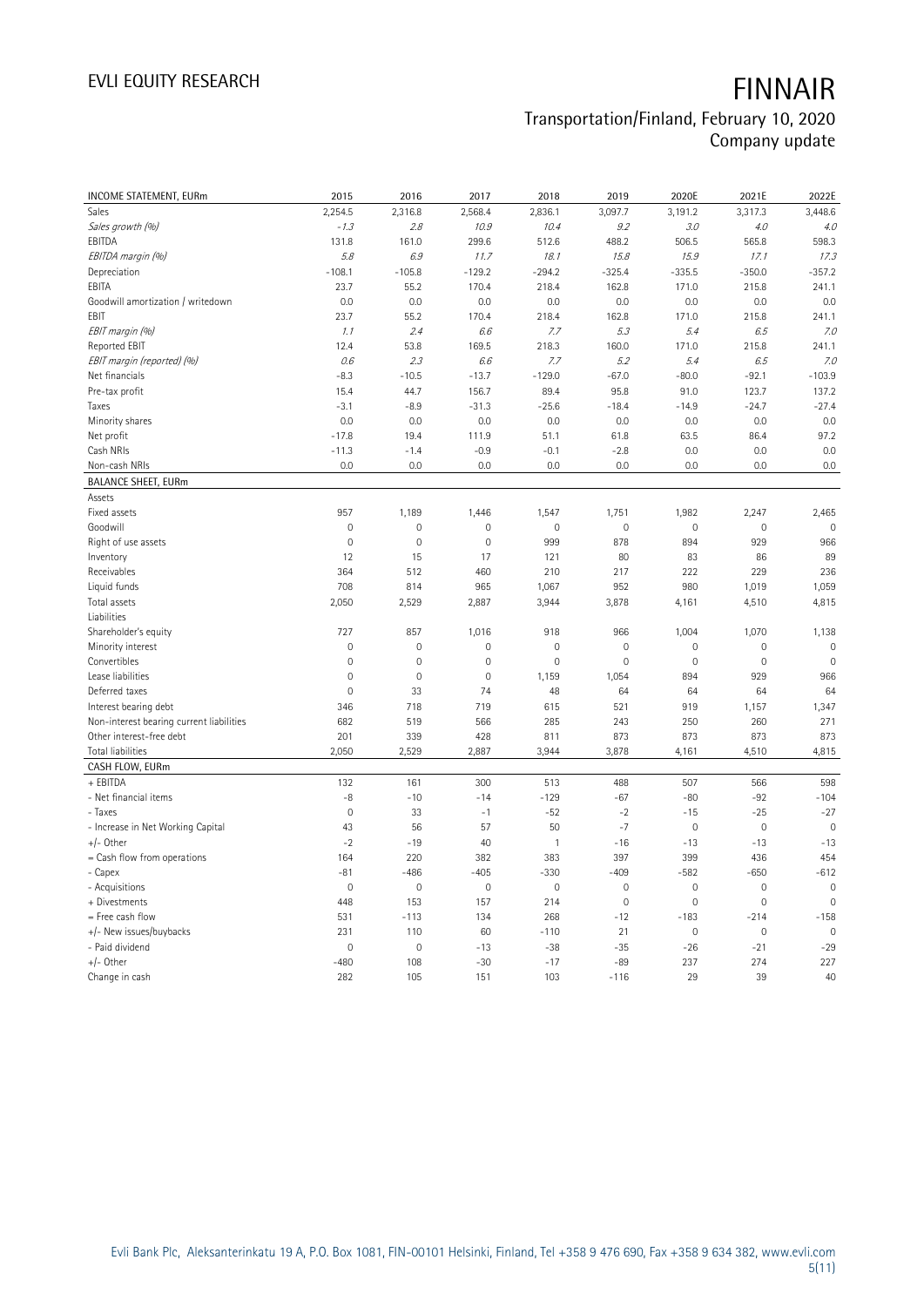| <b>KEY FIGURES</b>                             | 2016            | 2017            | 2018         | 2019         | 2020E        | 2021E        | 2022E         |
|------------------------------------------------|-----------------|-----------------|--------------|--------------|--------------|--------------|---------------|
| M-cap                                          | 516             | 1,643           | 908          | 753          | 747          | 747          | 747           |
| Net debt (excl. convertibles)                  | $-96$           | $-246$          | 707          | 623          | 832          | 1,067        | 1,253         |
| Enterprise value                               | 420             | 1,397           | 1,615        | 1,377        | 1,579        | 1,814        | 2,000         |
| Sales                                          | 2,317           | 2,568           | 2,836        | 3,098        | 3,191        | 3,317        | 3,449         |
| EBITDA                                         | 161             | 300             | 513          | 488          | 507          | 566          | 598           |
| EBIT                                           | 55              | 170             | 218          | 163          | 171          | 216          | 241           |
| Pre-tax                                        | 45              | 157             | 89           | 96           | 91           | 124          | 137           |
| Earnings                                       | 21              | 113             | 51           | 65           | 64           | 86           | 97            |
| Equity book value (excl. minorities)           | 857             | 1,016           | 918          | 966          | 1,004        | 1,070        | 1,138         |
| Valuation multiples                            |                 |                 |              |              |              |              |               |
| EV/sales                                       | 0.2             | 0.5             | 0.6          | 0.4          | 0.5          | 0.5          | 0.6           |
| EV/EBITDA                                      | 2.6             | 4.7             | 3.2          | 2.8          | 3.1          | 3.2          | 3.3           |
| EV/EBITA                                       | 7.6             | 8.2             | 7.4          | 8.5          | 9.2          | 8.4          | 8.3           |
| EV/EBIT                                        | 7.6             | 8.2             | 7.4          | 8.5          | 9.2          | 8.4          | 8.3           |
| EV/OCF                                         | 1.9             | 3.7             | 4.2          | 3.5          | 4.0          | 4.2          | 4.4           |
| EV/FCFF                                        | $-1.5$          | 6.3             | 6.1          | 8.4          | 46.4         | 90.1         | 22.8          |
| P/FCFE                                         | $-4.6$          | 12.2            | 3.4          | $-61.4$      | $-4.1$       | $-3.5$       | $-4.7$        |
| P/E                                            | 24.9            | 14.6            | 10.2         | 11.7         | 11.8         | 8.6          | 7.7           |
| P/B                                            | 0.6             | 1.6             | 1.0          | 0.8          | 0.7          | 0.7          | 0.7           |
| Target EV/EBITDA                               | 0.0             | 0.0             | 0.0          | 0.0          | 3.2          | 3.3          | 3.4           |
| Target EV/EBIT                                 | 0.0             | 0.0             | 0.0          | 0.0          | 9.6          | 8.7          | 8.5           |
| Target EV/FCF                                  | 0.0             | 0.0             | 0.0          | 0.0          | $-9.0$       | $-8.8$       | $-13.1$       |
| Target P/B                                     | 0.0             | 0.0             | 0.0          | O.O          | 0.8          | 0.8          | 0.7           |
| Target P/E                                     | 0.0             | 0.0             | $0.0$        | 0.0          | 12.7         | 9.3          | 8.3           |
| Per share measures                             |                 |                 |              |              |              |              |               |
|                                                |                 |                 |              |              |              |              |               |
|                                                |                 |                 |              |              |              |              |               |
| Number of shares                               | 128,136         | 128,136         | 128,136      | 128,136      | 128,136      | 128,136      | 128,136       |
| Number of shares (diluted)                     | 128,136         | 128,136         | 128,136      | 128,136      | 128,136      | 128,136      | 128,136       |
| EPS                                            | 0.16            | 0.88            | 0.40         | 0.50         | 0.50         | 0.67         | 0.76          |
| Operating cash flow per share                  | 1.71            | 2.98            | 2.99         | 3.09         | 3.11         | 3.41         | 3.55          |
| Free cash flow per share                       | $-0.88$         | 1.05            | 2.09         | $-0.10$      | $-1.43$      | $-1.67$      | $-1.23$       |
| Book value per share                           | 6.69            | 7.93            | 7.17         | 7.54         | 7.84         | 8.35         | 8.88          |
| Dividend per share                             | 0.10            | 0.30            | 0.27         | 0.20         | 0.16         | 0.22         | 0.25          |
| Dividend payout ratio, %                       | 61.7            | 34.1            | 68.6         | 39.7         | 33.0         | 33.0         | 33.0          |
| Dividend yield, %                              | 2.5             | 2.3             | 3.9          | 3.4          | 2.8          | 3.8          | 4.3           |
| FCF yield, %                                   | $-21.9$         | 8.2             | 29.5         | $-1.6$       | $-24.5$      | $-28.6$      | $-21.1$       |
| Efficiency measures                            |                 |                 |              |              |              |              |               |
| ROE                                            | 2.6             | 12.0            | 5.3          | 6.9          | 6.4          | 8.3          | 8.8           |
| ROCE                                           | 4.2             | 10.3            | 9.9          | 6.2          | 6.4          | 7.2          | 7.3           |
| Financial ratios                               |                 |                 |              |              |              |              |               |
| Inventories as % of sales                      | 0.6             | 0.7             | 4.3          | 2.6          | 2.6          | 2.6          | 2.6           |
| Receivables as % of sales                      | 22.1            | 17.9            | 7.4          | 7.0          | 7.0          | 6.9          | 6.8           |
| Non-interest bearing liabilities as % of sales | 22.4            | 22.0            | 10.1         | 7.8          | 7.8          | 7.8          | 7.8           |
| NWC/sales, %                                   | $-12.7$         | $-18.7$         | $-26.4$      | $-23.9$      | $-23.2$      | $-22.3$      | $-21.5$       |
| Operative CAPEX/sales, %                       | 21.0            | 15.8            | 11.6         | 13.2         | 18.2         | 19.6         | 17.8          |
| CAPEX/sales (incl. acquisitions), %            | 21.0            | 15.8            | 11.6         | 13.2         | 18.2         | 19.6         | 17.8          |
| FCFF/EBITDA                                    | $-1.8$          | 0.7             | 0.5          | 0.3          | 0.1          | 0.0          | 0.1           |
| Net debt/EBITDA, book-weighted                 | $-0.6$          | $-0.8$          | 1.4          | 1.3          | 1.6          | 1.9          | 2.1           |
| Debt/equity, market-weighted                   | 1.4             | 0.4             | 0.7          | 0.7          | 1.2          | 1.5          | 1.8           |
| Equity ratio, book-weighted<br>Gearing, %      | 37.8<br>$-11.2$ | 39.1<br>$-24.2$ | 25.4<br>77.0 | 27.4<br>64.5 | 26.4<br>82.8 | 25.9<br>99.7 | 25.7<br>110.1 |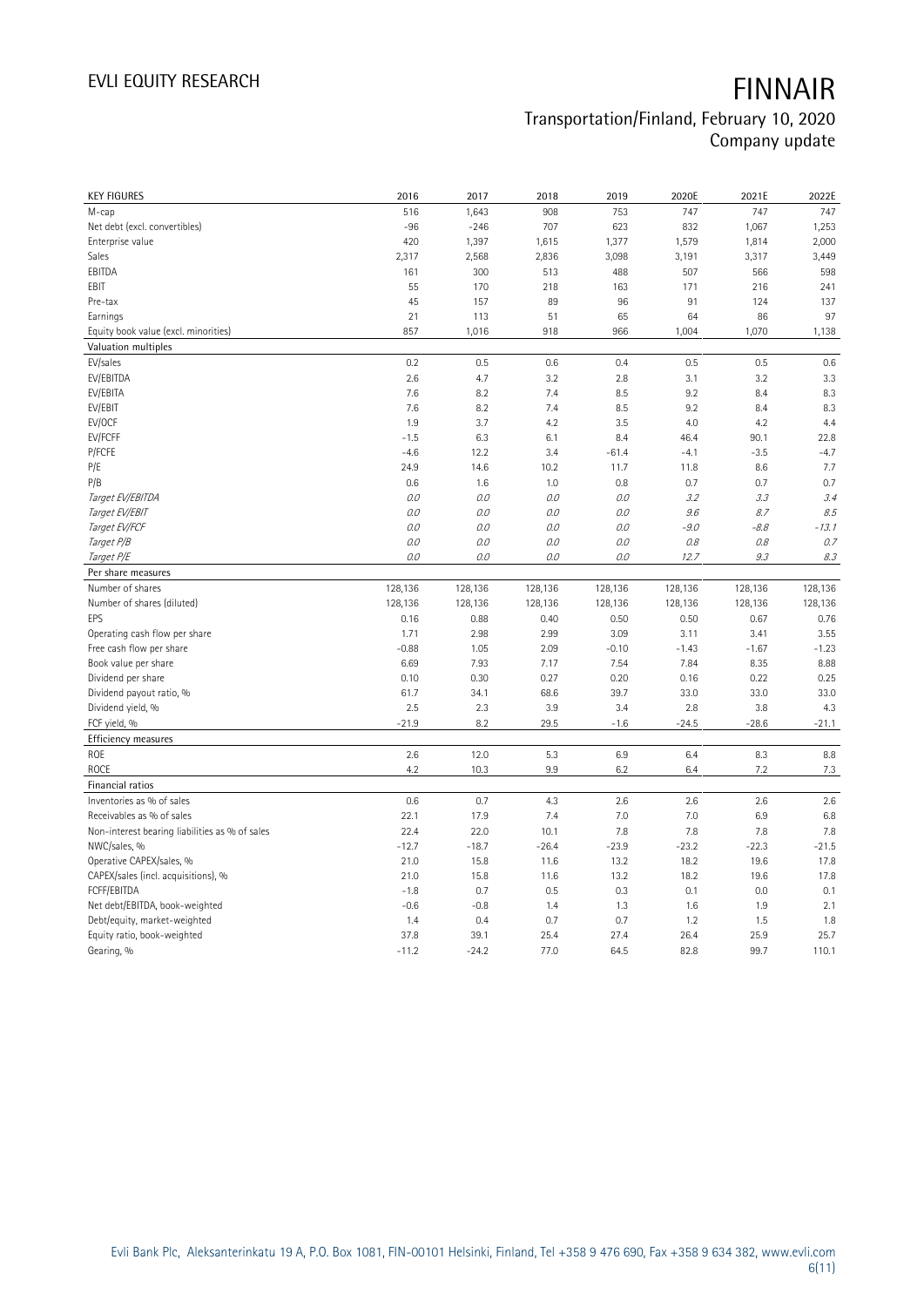COMPANY DESCRIPTION: Finnair is a network airline established in 1923. The company specializes in passenger and cargo traffic between Asia and Europe and it has over 100 destinations worldwide. The company has modern and eco-friendly fleet that consists of over 80 aircrafts.

INVESTMENT CASE: Finnair's investment case relies on growth and profitability improvement which stems from its competitive advantage of operating the transfer traffic between Europe and Asia due to its geographical position and operating a growing cost efficient and eco-friendly modern fleet.

| <b>OWNERSHIP STRUCTURE</b>                 | <b>SHARES</b> | <b>EURm</b> | 0/0   |
|--------------------------------------------|---------------|-------------|-------|
| Prime Minister's Office                    | 71,515,426    | 416.935     | 55.8% |
| The local Government Pensions Institution  | 5,750,875     | 33.528      | 4.5%  |
| Varma Mutual Pension Insurance Company     | 3,261,933     | 19.017      | 2.5%  |
| Ilmarinen Mutual Pension Insurance Company | 2,870,642     | 16.736      | 2.2%  |
| Tiiviste-Group Oy                          | 2,150,000     | 12.534      | 1.7%  |
| The State Pension Fund                     | 1,720,000     | 10.028      | 1.3%  |
| Oy Etra Invest Ab                          | 1,000,000     | 5.830       | 0.8%  |
| Elo Mutual Pension Insurance Company       | 832,652       | 4.854       | 0.6%  |
| Veritas Pension Insurance Company          | 777,656       | 4.534       | 0.6%  |
| Laakkonen Mikko Kalervo                    | 740,000       | 4.314       | 0.6%  |
| Ten largest                                | 90,619,184    | 528.310     | 71%   |
| Residual                                   | 37,516,931    | 218.724     | 29%   |
| Total                                      | 128, 136, 115 | 747.034     | 100%  |

| <b>EARNINGS CALENDAR</b> |           |  |
|--------------------------|-----------|--|
| April 29, 2020           | Q1 report |  |
| July 17, 2020            | Q2 report |  |
| October 28, 2020         | Q3 report |  |
|                          |           |  |
| OTHER EVENTS             |           |  |
| March 20, 2018           | AGM       |  |
|                          |           |  |
| COMPANY MISCELLANEOUS    |           |  |

| COINT I ATT INTJULLUM THUUJ |                                            |
|-----------------------------|--------------------------------------------|
| CEO: Topi Manner            | Tietotie 9, 01053 FINNAIR (VANTAA AIRPORT) |
| CFO: Mika Stirkkinen        | Tel: +358 9 818 2780                       |
| IR: Erkka Salonen           |                                            |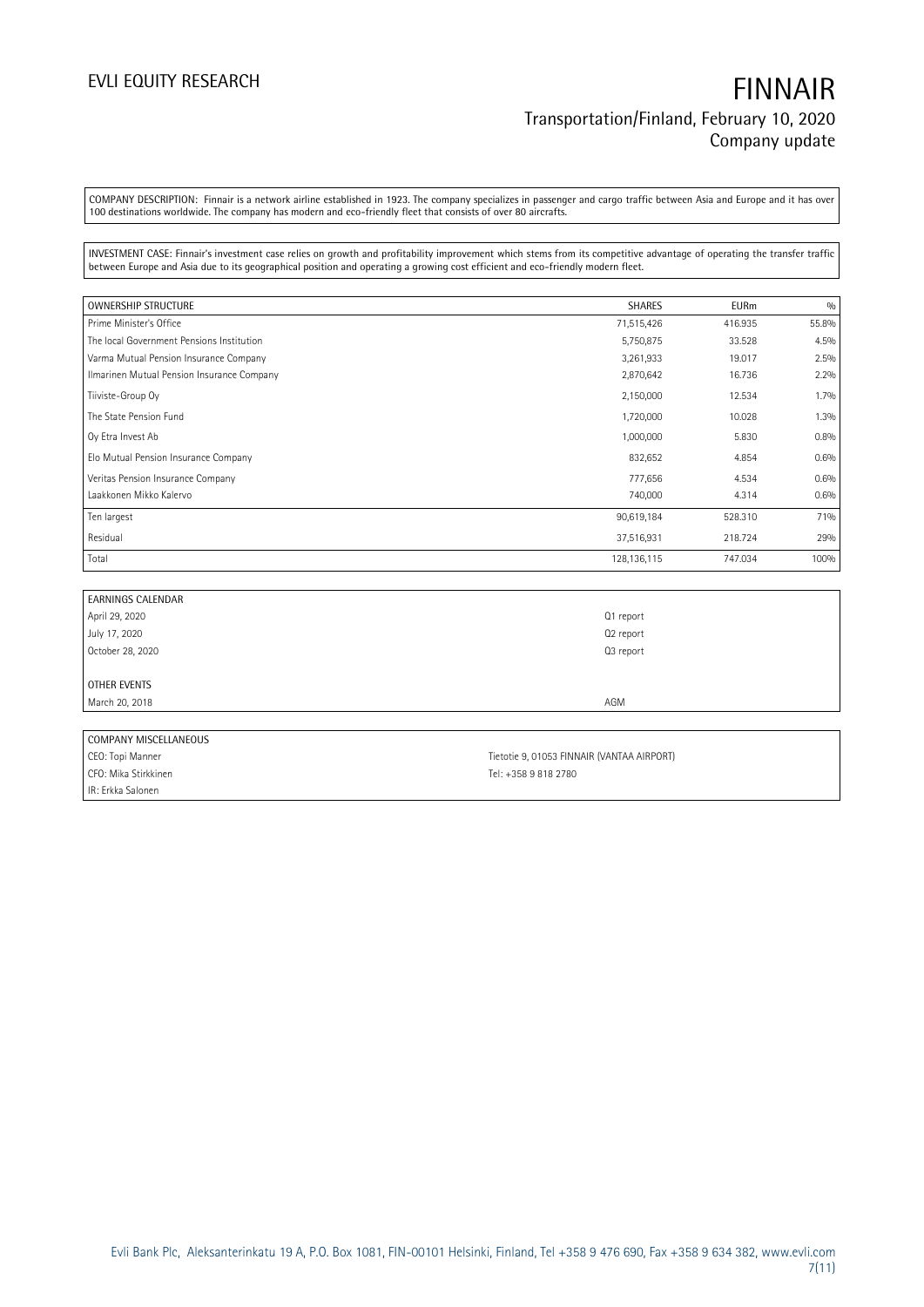DEFINITIONS

| P/E                                                                              | EPS                                                                      |
|----------------------------------------------------------------------------------|--------------------------------------------------------------------------|
|                                                                                  |                                                                          |
| Price per share<br>Earnings per share                                            | Profit before extraord. items and taxes-income taxes + minority interest |
|                                                                                  | Number of shares                                                         |
| P/BV                                                                             | <b>DPS</b>                                                               |
|                                                                                  |                                                                          |
| Price per share                                                                  | Dividend for the financial period per share                              |
| Shareholders' equity + taxed provisions per share                                |                                                                          |
|                                                                                  |                                                                          |
| Market cap                                                                       | OCF (Operating cash flow)                                                |
|                                                                                  |                                                                          |
| Price per share * Number of shares                                               | EBITDA - Net financial items - Taxes - Increase in working               |
|                                                                                  | capital - Cash NRIs ± Other adjustments                                  |
|                                                                                  |                                                                          |
| EV (Enterprise value)                                                            | FCF (Free cash flow)                                                     |
|                                                                                  |                                                                          |
| Market cap + net debt + minority interest at market value $-$                    | Operating cash flow - operative CAPEX - acquisitions + divestments       |
| share of associated companies at market value                                    |                                                                          |
|                                                                                  |                                                                          |
| EV/Sales                                                                         | FCF yield, %                                                             |
|                                                                                  |                                                                          |
| Enterprise value                                                                 | Free cash flow                                                           |
| Sales                                                                            | Market cap                                                               |
|                                                                                  |                                                                          |
| EV/EBITDA                                                                        | Operative CAPEX/sales                                                    |
|                                                                                  |                                                                          |
| Enterprise value<br>Earnings before interest, tax, depreciation and amortization | Capital expenditure - divestments - acquisitions<br>Sales                |
|                                                                                  |                                                                          |
| EV/EBIT                                                                          | Net working capital                                                      |
|                                                                                  |                                                                          |
| Enterprise value                                                                 | Current assets - current liabilities                                     |
| Operating profit                                                                 |                                                                          |
|                                                                                  |                                                                          |
| Net debt                                                                         | Capital employed/Share                                                   |
|                                                                                  | Total assets - non-interest bearing debt                                 |
| Interest bearing debt - financial assets                                         | Number of shares                                                         |
|                                                                                  |                                                                          |
| Total assets                                                                     | Gearing                                                                  |
|                                                                                  |                                                                          |
| Balance sheet total                                                              | Net debt                                                                 |
|                                                                                  | Equity                                                                   |
| Div yield, %                                                                     | Debt/Equity, %                                                           |
|                                                                                  |                                                                          |
| Dividend per share                                                               | Interest bearing debt                                                    |
| Price per share                                                                  | Shareholders' equity + minority interest + taxed provisions              |
|                                                                                  |                                                                          |
|                                                                                  |                                                                          |
| Payout ratio, %                                                                  | Equity ratio, %                                                          |
|                                                                                  |                                                                          |
| Total dividends                                                                  | Shareholders' equity $+$ minority interest $+$ taxed provisions          |
| Earnings before extraordinary items and taxes - income taxes + minority interest | Total assets - interest-free loans                                       |
|                                                                                  |                                                                          |
| ROCE, %                                                                          | CAGR, %                                                                  |
|                                                                                  |                                                                          |
| Profit before extraordinary items + interest expenses+ other financial costs     |                                                                          |
| Balance sheet total - non-interest bearing debt (average)                        | Cumulative annual growth rate = Average growth per year                  |
|                                                                                  |                                                                          |
| ROE, %                                                                           |                                                                          |
|                                                                                  |                                                                          |
| Profit before extraordinary items and taxes - income taxes                       |                                                                          |
| Shareholder's equity + minority interest + taxed provisions (average)            |                                                                          |
|                                                                                  |                                                                          |
|                                                                                  |                                                                          |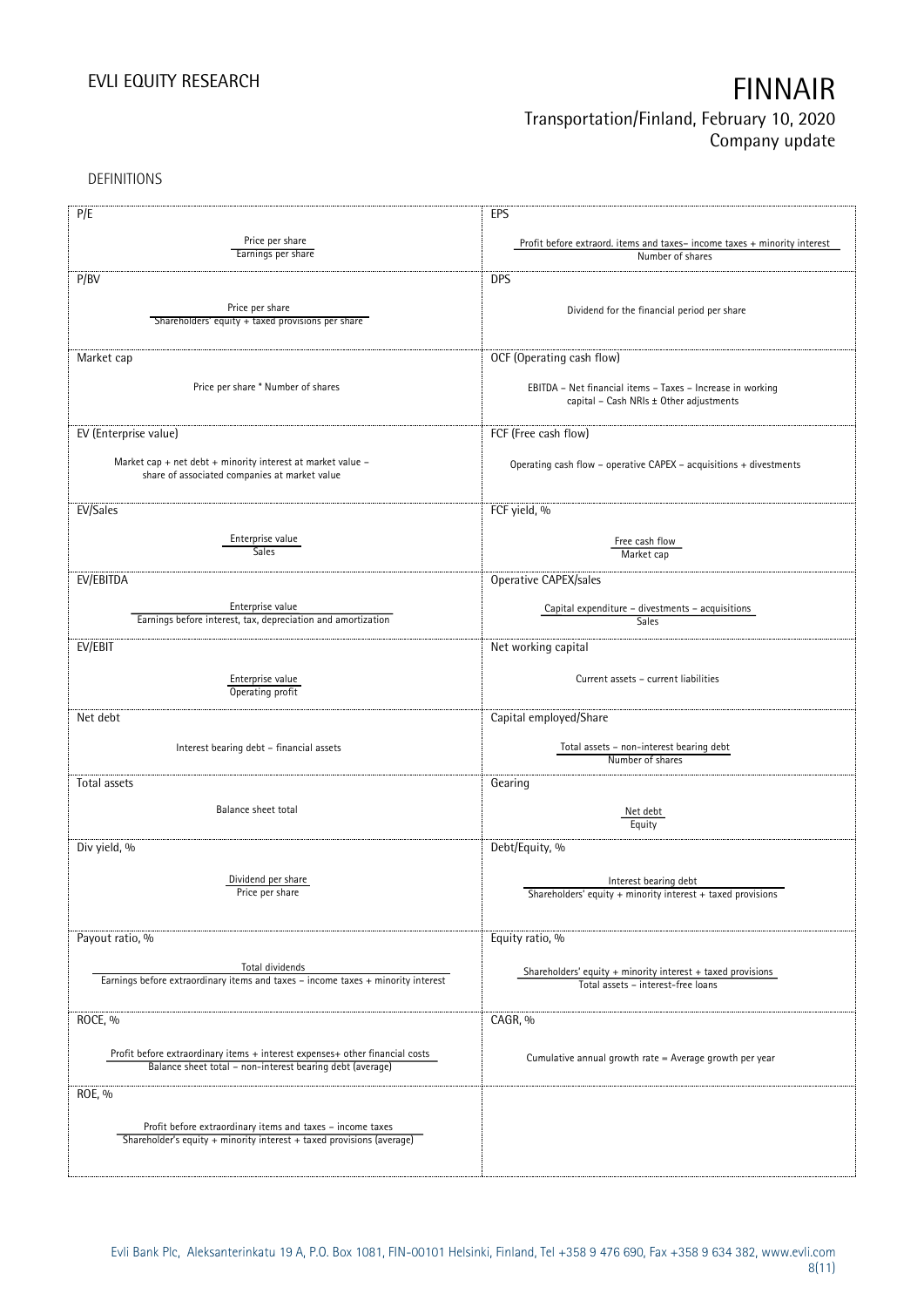### Important Disclosures

Evli Research Partners Plc ("ERP") uses 12-month target prices. Target prices are defined by utilizing analytical techniques based on financial theory including (but not limited to) discounted cash flow analysis and comparative valuation. The selection of valuation methods depends on different circumstances. Target prices may be altered on the basis of new information coming to light in the underlying company or changes in interest rates, changes in foreign exchange rates, other securities prices or market indices or outlook for the aforementioned factors or other factors that may change the conditions of financial markets. Recommendations and changes by analysts are available at [Analysts' recommendations and rati](https://research.evli.com/JasperAllModels.action?authParam=key;461&authParam=x;G3rNagWrtf7K&authType=3)ngs revisions.

Investment recommendations are defined as follows:

| Target price compared to share price | Recommendation                |
|--------------------------------------|-------------------------------|
| $<-10.96$                            | <b>SFII</b>                   |
| $-10 - (+10)$ %                      | H <sub>O</sub> I <sub>D</sub> |
| $> 10\%$                             | <b>BUY</b>                    |

ERP's investment recommendation of the analyzed company is updated at least 2 timer per year.



The graph above shows the distribution of ERP's recommendations of companies under coverage in 1st of February 2019. If recommendation is not given, it is not mentioned here.

### Name(s) of the analyst(s): Rissanen

This research report has been prepared by Evli Research Partners Plc ("ERP" or "Evli Research"). ERP is a subsidiary of Evli Bank Plc. Production of the investment recommendation has been concluded on [10.2.2020, 8:50]. This report has been published on [10.2.2020, 9:25].

None of the analysts contributing to this report, persons under their guardianship or corporations under their control have a position in the shares of the company or related securities.

The date and time for any price of financial instruments mentioned in the recommendation refer to the previous trading day's closing price(s) unless otherwise stated in the report.

Each analyst responsible for the content of this report assures that the expressed views accurately reflect the personal views of each analyst on the covered companies and securities. Each analyst assures that (s)he has not been, nor are or will be, receiving direct or indirect compensation related to the specific recommendations or views contained in this report.

Companies in the Evli Group, affiliates or staff of companies in the Evli Group, may perform services for, solicit business from, hold long or short positions in, or otherwise be interested in the investments (including derivatives) of any company mentioned in the publication or report.

Neither ERP nor any company within the Evli Group have managed or co-managed a public offering of the company's securities during the last 12 months prior to, received compensation for investment banking services from the company during the last 12 months prior to the publication of the research report.

ERP has signed an agreement with the issuer of the financial instruments mentioned in the recommendation, which includes production of research reports. This assignment has a limited economic and financial impact on ERP and/or Evli. Under the assignment ERP performs services including, but not limited to, arranging investor meetings or –events, investor relations communication advisory and production of research material.

ERP or another company within the Evli Group does not have an agreement with the company to perform market making or liquidity providing services. months prior to, received compensation for investment banking services from the company during the last 12 months prior to the publication of the. For the prevention and avoidance of conflicts of interests with respect to this report, there is an information barrier (Chinese wall) between Investment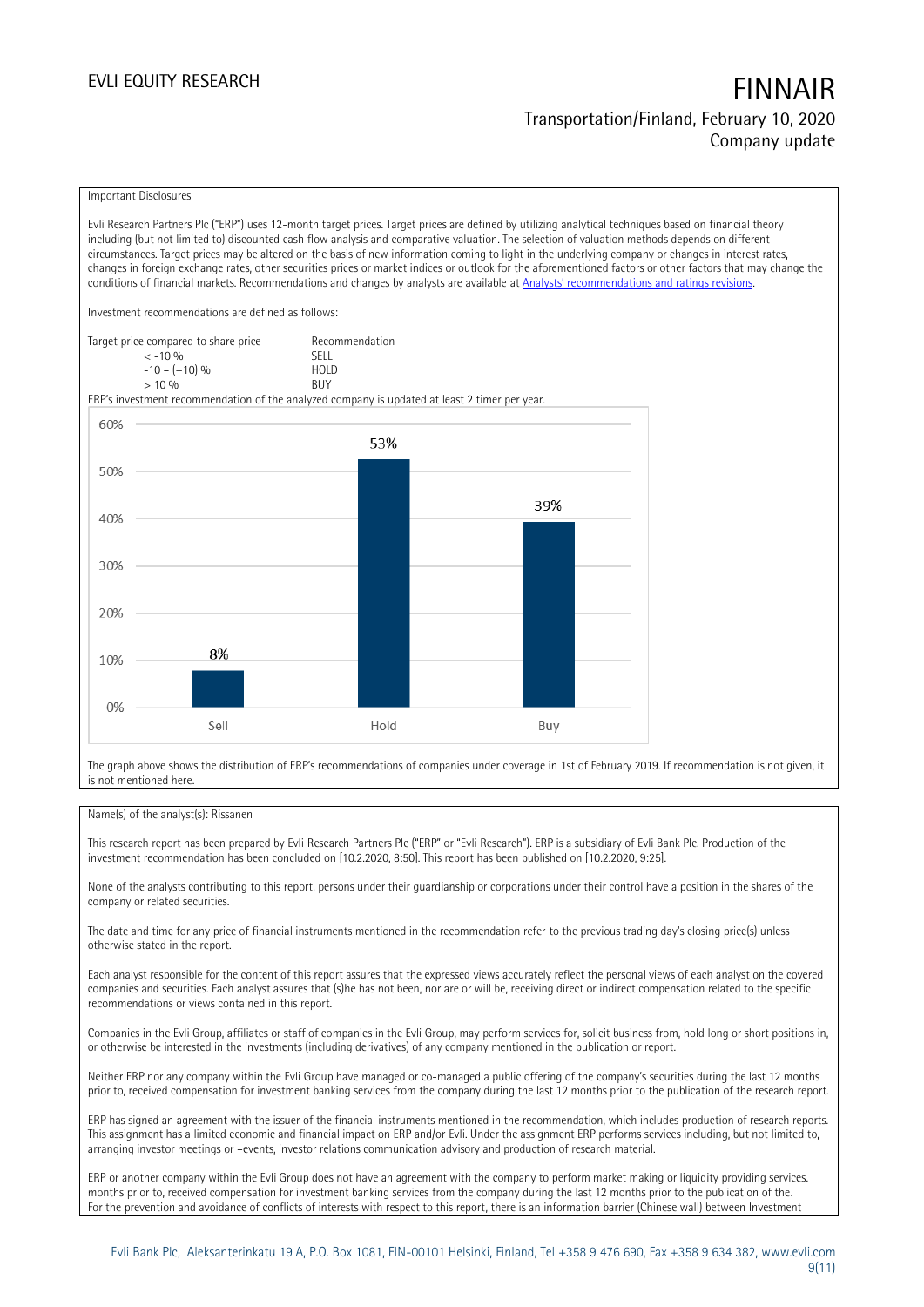Research and Corporate Finance units concerning unpublished investment banking services to the company. The remuneration of the analyst(s) is not tied directly or indirectly to investment banking transactions or other services performed by Evli Bank Plc or any company within Evli Group.

This report has not been disclosed to the company prior to its dissemination.

This report is provided and intended for informational purposes only and may not be used or considered under any circumstances as an offer to sell or buy any securities or as advice to trade any securities.

This report is based on sources ERP considers to be correct and reliable. The sources include information providers Reuters and Bloomberg, stock-exchange releases from the companies and other company news, Statistics Finland and articles in newspapers and magazines. However, ERP does not guarantee the materialization, correctness, accuracy or completeness of the information, opinions, estimates or forecasts expressed or implied in the report. In addition, circumstantial changes may have an influence on opinions and estimates presented in this report. The opinions and estimates presented are valid at the moment of their publication and they can be changed without a separate announcement. Neither ERP nor any company within the Evli Group are responsible for amending, correcting or updating any information, opinions or estimates contained in this report. Neither ERP nor any company within the Evli Group will compensate any direct or consequential loss caused by or derived from the use of the information represented in this publication.

All information published in this report is for the original recipient's private and internal use only. ERP reserves all rights to the report. No part of this publication may be reproduced or transmitted in any form or by any means, electronic, mechanical, photocopying, recording or otherwise, or stored in any retrieval system of any nature, without the written permission of ERP.

This report or its copy may not be published or distributed in Australia, Canada, Hong Kong, Japan, New Zealand, Singapore or South Africa. The publication or distribution of this report in certain other jurisdictions may also be restricted by law. Persons into whose possession this report comes are required to inform themselves about and to observe any such restrictions.

Evli Bank Plc is not registered as a broker-dealer with the U. S. Securities and Exchange Commission ("SEC"), and it and its analysts are not subject to SEC rules on securities analysts' certification as to the currency of their views reflected in the research report. Evli Bank is not a member of the Financial Industry Regulatory Authority ("FINRA"). It and its securities analysts are not subject to FINRA's rules on Communications with the Public and Research Analysts and Research Reports and the attendant requirements for fairness, balance and disclosure of potential conflicts of interest. This research report is only being offered in U.S. by Auerbach Grayson & Company, LLC (Auerbach Grayson) to Major U.S. Institutional Investors and is not available to, and should not be used by, any U.S. person or entity that is not a Major U.S. Institutional Investor. Auerbach Grayson is a broker-dealer registered with the U.S. Securities and Exchange Commission and is a member of the FINRA. U.S. entities seeking more information about any of the issuers or securities discussed in this report should contact Auerbach Grayson. The securities of non-U.S. issuers may not be registered with or subject to SEC reporting and other requirements.

ERP is not a supervised entity but its parent company Evli Bank Plc is supervised by the Finnish Financial Supervision Authority.